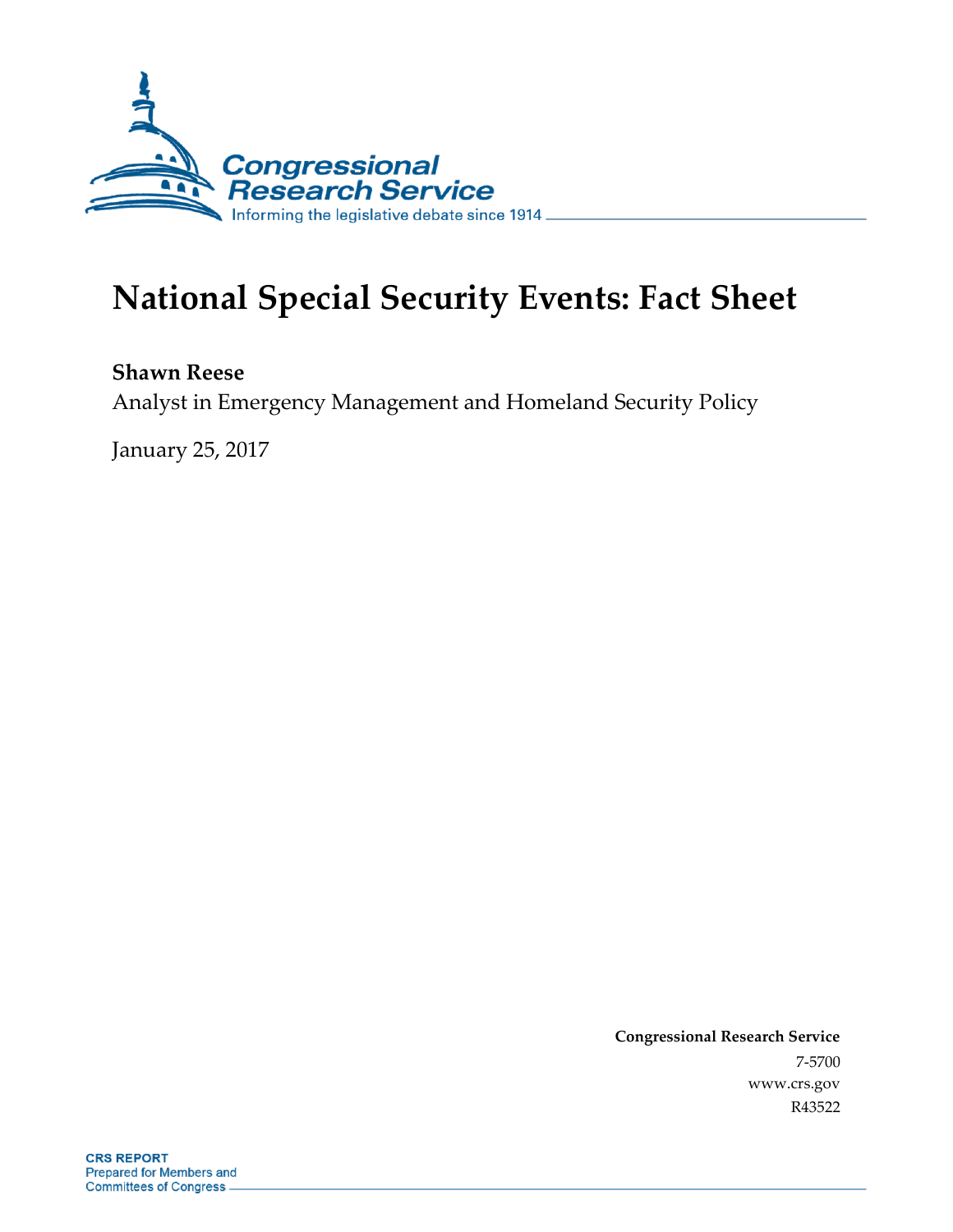## **Introduction**

Major federal government or public events that are considered to be nationally significant may be designated by the President—or his representative, the Secretary of the Department of Homeland Security (DHS)—as National Special Security Events (NSSE). P.L. 106-544 designated the U.S. Secret Service as the lead federal agency responsible for coordinating, planning, exercising, and implementing security for National Special Security Events.

## **Legislative Authority and Presidential Directives**

On May 22, 1998, President William J. Clinton issued Presidential Decision Directive 62 (PDD 62)—Protection Against Unconventional Threats to the Homeland and Americans Overseas.<sup>1</sup> PDD 62 established a framework for federal department and agency counterterrorism programs, which addressed terrorist apprehension and prosecution, increased transportation security, enhanced emergency response, and enhanced cybersecurity. PDD 62 also designated specific federal departments and agencies as the lead agencies in the event of terrorist attacks.<sup>2</sup> The U.S. Secret Service (USSS) was designated as the lead agency with the leadership role in the planning, implementation, and coordination of operational security for events of national significance—as designated by the President.<sup>3</sup> Other lead agencies for counterterrorism activities included the Federal Emergency Management Agency, the Department of Defense, and the Department of Health and Human Services.

On December 19, 2000, Congress enacted P.L. 106-544, the Presidential Threat Protection Act of 2000, and authorized the USSS—when directed by the President—to plan, coordinate, and implement security operations at special events of national significance.<sup>4</sup> The special events were designated National Special Security Events (NSSEs). Some events categorized as NSSEs include the following:

- presidential inaugurations,
- major international summits held in the United States,
- major sporting events, and
- presidential nominating conventions.

### **NSSE Designation**

 $\overline{a}$ 

Prior to the establishment of DHS in January 2003, the President determined what events of national significance were designated as NSSEs. Since the establishment of the department, the

<sup>&</sup>lt;sup>1</sup> PDD 62 was superseded by a classified appendix to Annex II of National Security Presidential Directive 46/Homeland Security Presidential Directive 15, *U.S. Strategy and Policy in the War on Terror*, on March 6, 2006. The appendix maintains USSS responsibility in planning, coordinating, and implementing security operations at NSSEs.

<sup>&</sup>lt;sup>2</sup> Presidential Decision Directive 62 is classified. The White House issued a fact sheet abstract about it, and the Federation of American Scientists has posted an "unclassified abstract" said to be "derived from" PDD 62, available at http://www.fas.org/irp/offdocs/pdd-62.htm, October 25, 2007.

<sup>&</sup>lt;sup>3</sup> U.S. Department of Homeland Security, U.S. Secret Service, Office of Legislative Affairs, "National Special Security Events: Meeting the Counter-Terrorism Challenge" (Washington: 2006), p. 1. This document is only available by contacting the U.S. Secret Service's Office of Legislative Affairs.

<sup>4</sup> P.L. 106-544, Sec. 3. 114 Stat. 2716.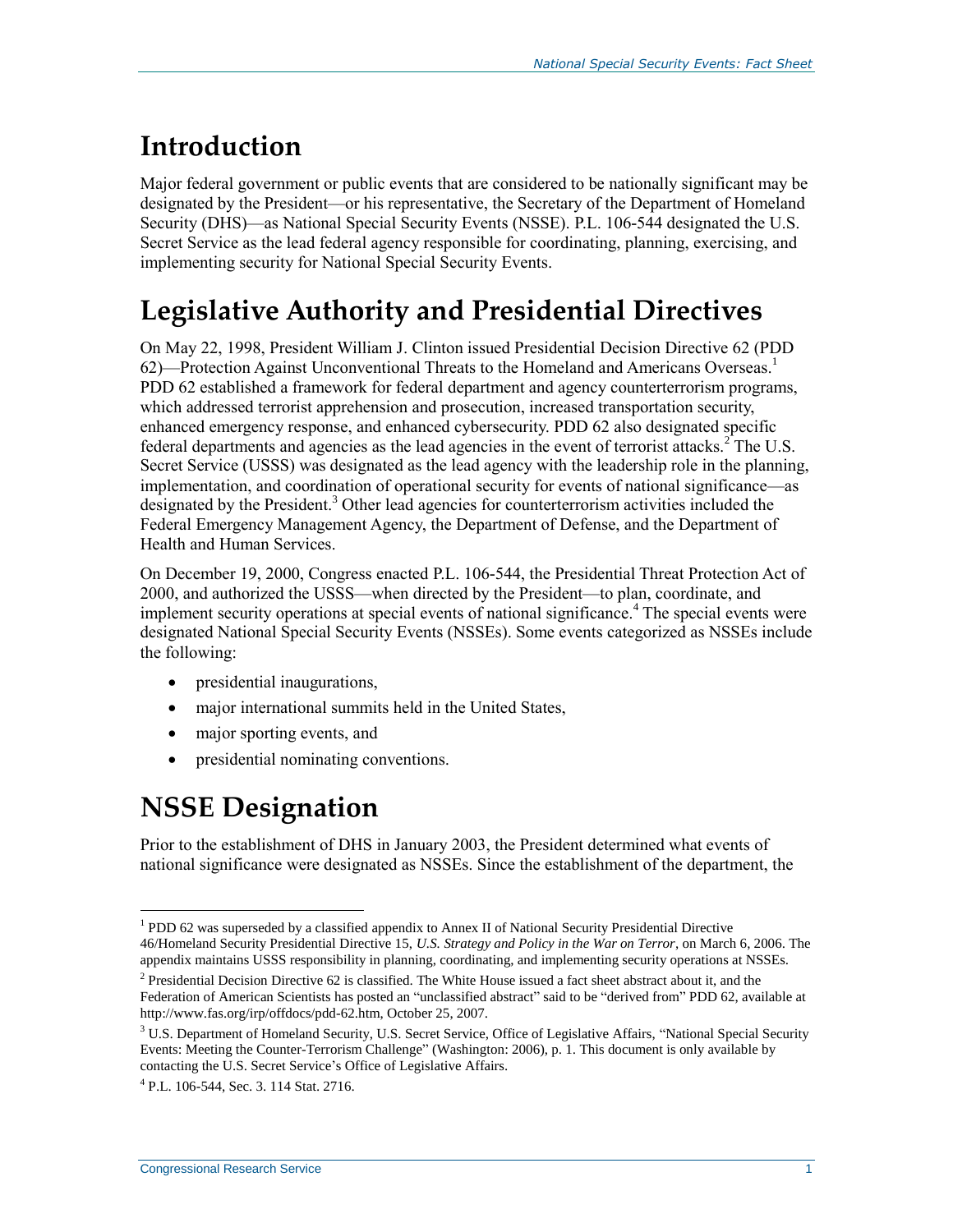DHS Secretary—as the President's representative—has had the responsibility to designate NSSEs. NSSE designation factors include the following:

- anticipated attendance by U.S. officials and foreign dignitaries;<sup>5</sup>
- $\bullet$  size of the event;<sup>6</sup> and
- $\bullet$  significance of the event.<sup>7</sup>

Recent NSSEs include President Donald Trump's 2017 inauguration, and the Republican and Democratic presidential candidate nominating conventions in 2016.

### **NSSE Security Operations**

When an event is designated an NSSE, USSS becomes the lead federal agency in developing, exercising, and implementing security operations. The goal of these security operations is to "develop and implement a seamless security plan that will create a safe and secure environment for the general public, event participants, Secret Service protectees, and other dignitaries."<sup>8</sup>

The USSS's Dignitary Protective Division (DPD) is responsible for NSSE planning and coordinates with other USSS headquarters and field offices. Some of the coordination includes advance planning and liaison for venue and air space security, training, communications, and security credentialing.<sup>9</sup> Additionally, DPD coordinates and conducts liaisons with other federal, state, and local agencies—primarily law enforcement entities.

NSSE security is planned, exercised, and implemented through a unified command model that is comprised of representatives of participating federal, state, and local agencies with NSSE responsibilities. During the NSSE's planning phase, each participating agency is tasked according to their expertise or jurisdictional responsibility. USSS states that, "with the support of hundreds of federal, state, and local law enforcement and public safety organizations, each of these events has successfully concluded without any major incidents."<sup>10</sup>

NSSE operational plans include the use of physical infrastructure security fencing, barricades, special access accreditation badges, K-9 teams, and other security technologies. To ensure consequence management, DHS pre-positions Domestic Emergency Support Teams, Urban Search and Rescue Teams, National Emergency Response Teams, Nuclear Incident Response Teams, and the Strategic National Stockpile and Mobile Emergency Response System. Specific teams and groupings of teams are designed for each event based on coordination with other federal entities, state and local jurisdictions, available local resources, and mutual aid agreements.<sup>11</sup> Additionally, USSS sponsors training seminars for command-level federal, state,

 $\overline{a}$ 

<sup>&</sup>lt;sup>5</sup> Events attended by U.S. Government officials and foreign dignitaries may require federal interest in ensuring that the event is executed without incident and that sufficient resources are available in case of an incident.

<sup>&</sup>lt;sup>6</sup> A large number of attendees and participants increases security requirements. Additionally, larger events could possibly increase terrorist intentions of attempting to attack the event.

 $^7$  Some events have historical, political, and symbolic significance that may heighten the possibility of terrorist attacks, http://www.secretservice.gov/nsse.shtml.

<sup>&</sup>lt;sup>8</sup> U.S. Department of Homeland Security, U.S. Secret Service, Office of Legislative Affairs, "National Special Security Events: Meeting the Counter-Terrorism Challenge" (Washington: 2006), p. 1. This document is only available by contacting the U.S. Secret Service's Office of Legislative Affairs.

 $<sup>9</sup>$  Ibid., p. 2.</sup>

 $10$  Ibid.

<sup>&</sup>lt;sup>11</sup> U.S. Department of Homeland Security, Office of the Press Secretary, "National Special Security Events Fact (continued...)